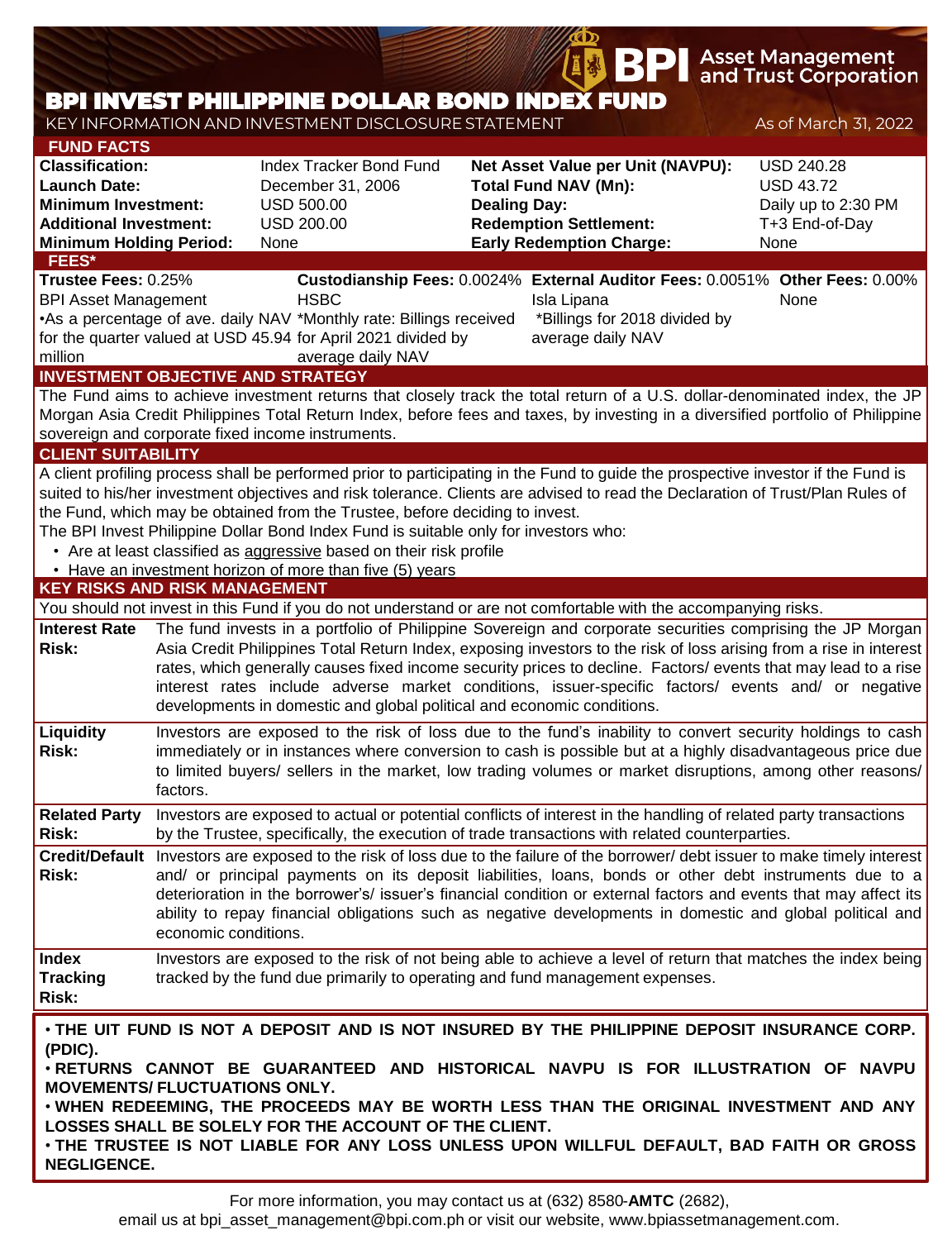## **FUND PERFORMANCE AND STATISTICS AS OF MARCH 31, 2022**

(Purely for reference purposes and is not a guarantee of future results)



Mar-15 Mar-16 Mar-17 Mar-18 Mar-19 Mar-20 Mar-21 Mar-22

\*Benchmark is the JP Morgan Asia Credit Philippines Total Return Index

| <b>CUMULATIVE PERFORMANCE (%) 1</b>    |         |         |         |         |         |                   |
|----------------------------------------|---------|---------|---------|---------|---------|-------------------|
|                                        | 1 mo    | 3 mo    | 6 mo    | 1YR     | 3YRS    | S.I. <sup>2</sup> |
| <b>Fund</b>                            | $-0.43$ | $-6.38$ | $-5.33$ | $-3.68$ | 7.90    | 140.28            |
| <b>Benchmark</b>                       | $-0.29$ | $-6.45$ | $-5.30$ | $-3.41$ | 9.14    | 154.93            |
| <b>ANNUALIZED PERFORMANCE (%) 1</b>    |         |         |         |         |         |                   |
|                                        | 1YR     | 2YRS    | 3YRS    | 4YRS    | 5YRS    | S.I.              |
| <b>Fund</b>                            | $-3.68$ | 2.16    | 2.57    | 3.60    | 3.10    | 5.91              |
| <b>Benchmark</b>                       | $-3.41$ | 2.57    | 2.96    | 3.98    | 3.44    | 6.33              |
| <b>CALENDAR YEAR PERFORMANCE (%) 1</b> |         |         |         |         |         |                   |
|                                        | YTD     | 2021    | 2020    | 2019    | 2018    | 2017              |
| <b>Fund</b>                            | $-6.38$ | 0.26    | 6.87    | 13.27   | $-0.73$ | 5.85              |
| <b>Benchmark</b>                       | $-6.45$ | 0.58    | 7.30    | 13.95   | $-0.61$ | 6.36              |

| <b>NAVPU</b> over the past 12 months |        |
|--------------------------------------|--------|
| Highest                              | 258.40 |
| Lowest                               | 236.50 |
| <b>STATISTICS</b>                    |        |
| <b>Weighted Ave Duration (Yrs)</b>   | 7.00   |
| Volatility, Past 1 Year (%) 3        | 4.08   |
| Port. Weighted Yield to Maturity (%) | 4.09   |
| <b>Current Number of Holdings</b>    | 72     |
| Tracking Error $(3-Yr)^4$ (%)        | 0.51   |

<sup>1</sup>Returns are net of fees.

<sup>2</sup>Since Inception

<sup>3</sup>Measures the degree to which the Fund fluctuates vis-à-vis its average return over a period of time.

<sup>4</sup>Measure of deviation between the Fund's return and benchmark returns. A lower number means the Fund's return is closely aligned with the benchmark. 5 Includes accrued income, investment securities purchased, accrued expenses, etc.

\*Declaration of Trust is available upon request through branch of account.

| <b>PORTFOLIO COMPOSITION</b>                        |           | <b>TOP TEN HOLDINGS</b> |                 |           |
|-----------------------------------------------------|-----------|-------------------------|-----------------|-----------|
| <b>Allocation</b>                                   | % of Fund | <b>Name</b>             | <b>Maturity</b> | % of Fund |
| Government                                          | 55.42     | <b>RoP Bonds</b>        | 2/2/2030        | 5.14      |
| Corporates                                          | 42.10     | <b>RoP Bonds</b>        | 10/23/2034      | 3.99      |
| Cash                                                | 0.23      |                         |                 |           |
| Time deposits and money market                      | 1.29      | <b>RoP Bonds</b>        | 2/2/2042        | 3.87      |
| Other receivables – net of liabilities <sup>5</sup> | 0.96      | <b>RoP Bonds</b>        | 1/14/2031       | 3.82      |
| <b>Maturity Profile</b>                             |           | <b>RoP Bonds</b>        | 7/6/2046        | 3.79      |
| Cash and Less than 1 Year                           | 8.11      | <b>RoP Bonds</b>        | 2/1/2028        | 3.68      |
| Between 1 and 3 Years                               | 20.62     | <b>RoP Bonds</b>        | 3/1/2041        | 3.46      |
| Between 3 and 5 Years                               | 15.77     | <b>RoP Bonds</b>        | 1/20/2040       | 3.43      |
| Between 5 and 7 Years                               | 7.46      | <b>RoP Bonds</b>        | 3/16/2025       | 3.05      |
| Between 7 and 10 Years                              | 21.80     |                         |                 |           |
| More than 10 Years                                  | 26.24     | <b>RoP Bonds</b>        | 1/14/2029       | 2.86      |

## **RELATED PARTY TRANSACTIONS\***

The Fund has investments and trade transactions with BPI Asset Management and Trust Corporation (BPI AMTC):

Ayala Corporation – USD 0.86 million, AC Energy – USD 1.02 million, Bank of the Philippine Islands – USD 0.56 million, Globe Telecom – USD 0.70 million

Investments in the said outlets were approved by the BPI AMTC's Board of Directors. Likewise, all related party transactions are conducted on an arm's length and best execution basis and within established limits.

Related party in accordance with BPI AMTC's internal policy.